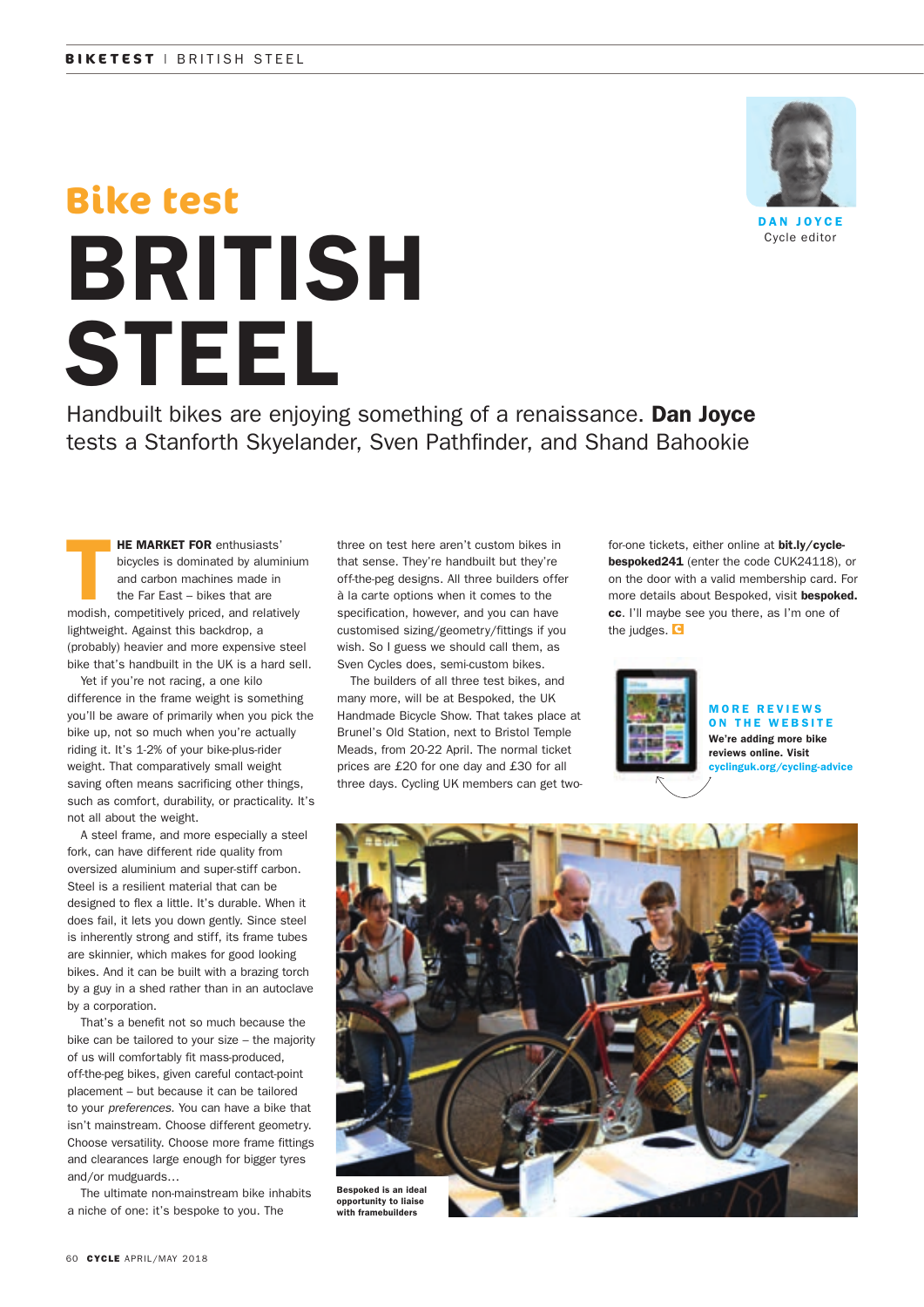

#### **Touring bike**

## STANFORTH SKYELANDER

**TANFORTH BIKES' FIRST** model<br>
was the Kibo, an expedition bike<br>
named after Kilimanjaro's peak and was the Kibo, an expedition bike reminiscent of the Saracen mountain bikes that Richard and Nick Crane took up there in 1984. Saracen Cycles was owned by Simon Stanforth's father and uncle, and Simon heard the Cranes' exploits firsthand as a boy. The Kibo has been joined by a classic tourer, the Skyelander, and a sports tourer, the Stanforth Conway. There are two versions of Skyelander: 700C, which I picked, and 650B.

#### FRAME & FORK

The Skyelander frame comes in five nominal sizes: 20-24 inches in 1in increments. Either the 21in or 22in would have fitted me fine, given an appropriate length stem. But since all frames are made to order, Simon asked me to specify a reach (the horizontal distance from the bottom bracket to the top of the head tube) and stack (the vertical distance from the bottom bracket to the top of the head tube) that I would find comfortable. Had I made a trip to Brighton, I could have been measured for the bike for free.

Simon also wanted to know my weight (64kg) and the kind of riding I'd be doing on the bike (mostly on road with a couple of small panniers), because he selects the tube gauges to suit. Normally that selection is from Reynolds 631 for the main tubes and 525 for the stays. The test bike uses 853 and 725 instead, an optional upgrade that costs £180.

With stack, reach, and tubesets decided, Simon sent me a geometry diagram. 'My' Skyelander frame ended up 13mm taller (stack) and 3mm shorter (reach) than a typical 22in frame. While I might have adjusted the handlebar position more than that by moving, flipping, or switching the stem, these small frame geometry tweaks incurred no extra charges. Simon and I agreed that he would leave the fork steerer long. I then cut it to size and fitted a new star nut when it arrived, a better solution than a too-short steerer.

The frameset has the fittings – and, in this case, the equipment – you want for touring, although I removed the front rack for the test as I didn't need it. There's room in both frame and fork for 35mm tyres and mudguards or perhaps 45mm without. However, there wasn't a *lot* of room between the front mudguard and my size eight feet, which rubbed against each other on the tightest turns. It didn't cause any trouble, and it's true that the test bike is 3mm shorter than normal, but if I were buying rather than reviewing I'd have specified either: a 71° head angle and a 55mm fork offset; or a 10mm shorter stem and a 10mm longer top tube. Either of these changes would have increased the front-centres distance. To be

**Below: The 48-36** 26 chainset provides better touring gears than a road triple



#### **Tech Spec**



#### **S TA N FO R T H SKYELANDER**

PRICE: £2,550 as supplied (frame & fork from £950)

SIZES: 20, 21, 22, 23, 24in or custom WEIGHT: 13.33kg (inc pedals, without front rack)

FRAME & FORK: Reynolds 853 steel frame, lugged and brazed, with 725 stays and fittings for rack, mudguard, three bottles. Reynolds 631 fork, lugged and brazed, with fittings for lowrider rack and mudguard

WHEELS: 35-622 Schwalbe Marathon Racer tyres, 622-19 Rigida Sputnik rims, 36 ×3 spokes, Shimano Deore XT hubs

TRANSMISSION: VP Touring pedals (swapped for Shimano M520 SPD), 170mm Shimano Deore XT M771 triple 9-speed chainset, 48-36-26 chainrings, Shimano SM-BB70 Hollowtech bottom bracket, Shimano HG53 9-speed chain, Shimano HG500 10-speed 11-32 cassette (later exchanged). Dura Ace 9-speed bar-end shifters, Shimano Deore front derailleur, Deore XT M771 9-speed rear. 30 ratios, 22-121in **AKING: Dia Compe 287V aero brake** levers, Shimano Deore XT V-brakes **TEERING & SEATING: Profile Design** Drive cushioned tape, 420×26.0mm Nitto Dirt Drop RM-013 touring handlebar, 80mm×7° threadless stem, Tange Seiki J27 1 1/8in threadless headset. Brooks Cambium B17 saddle, 27.2×300mm Zoom seatpost EQUIPMENT: Tubus Cargo rear rack, Tubus Tara lowrider front rack (removed for test), SKS Chromoplastic mudguards, two bottle cages stanforthbikes.co.uk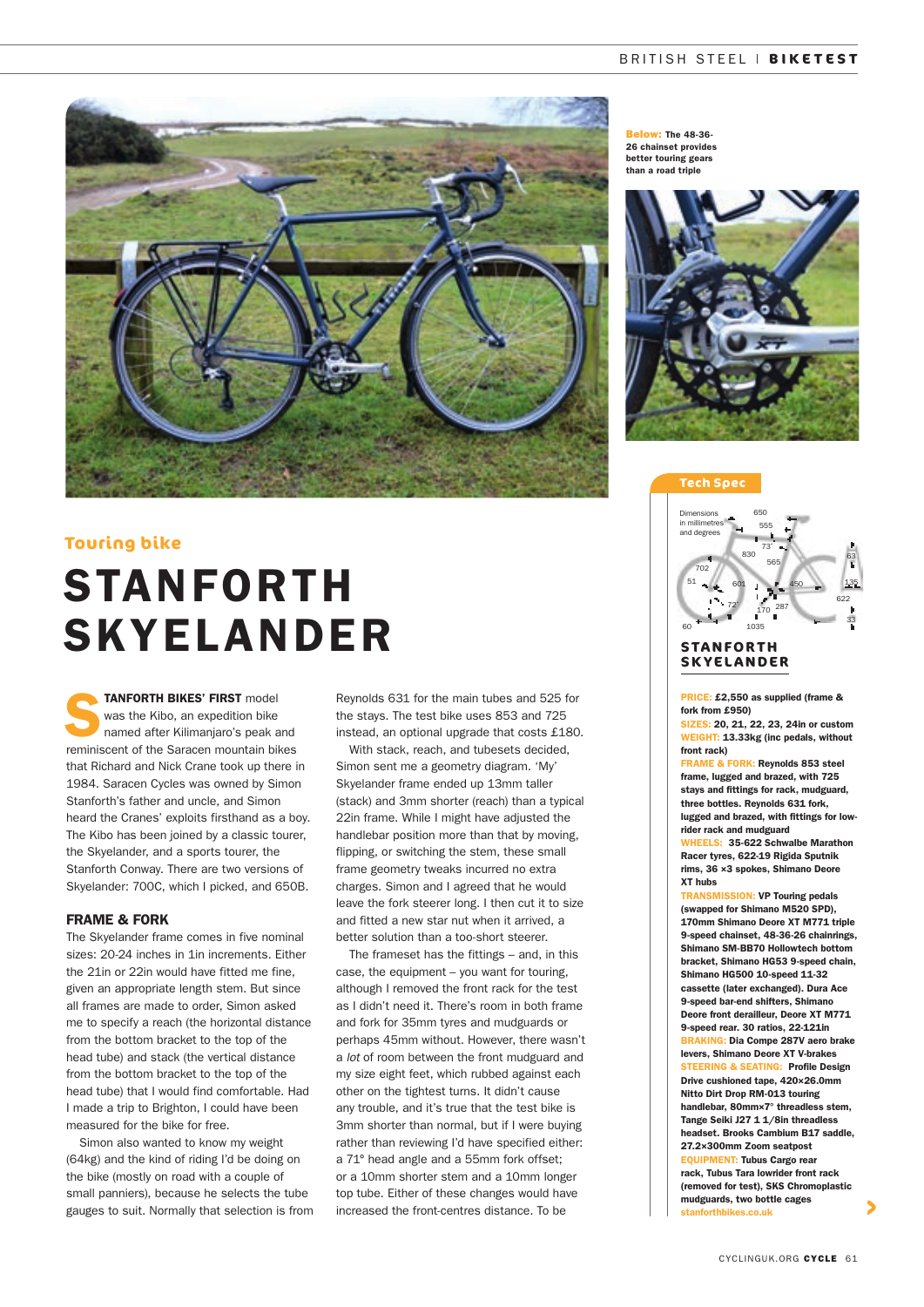#### **BIKETEST** | BRITISH STEEL



## FULL MARKS FOR THE STURDY TOURING WHEELSET. RIGIDA SPUTNIKS ARE STRONG

fair, I could have done this for the review bike. The frame and fork are powder-coated twice for durability. I think this is behind the only actual problem I had with the frameset: I couldn't initially get the front wheel out. In freeing it, I bent the quick release. My vernier calliper confirmed that the jaws of the fork dropouts are narrower than usual – I suppose due to the paint thickness. The wheel went in and out easier thereafter, but stiffly enough that I'd file the dropouts a little. Rear wheel removal was also fiddlier: I had to deflate the tyre due to the forward-facing dropouts.

#### **COMPONENTS**

Full marks for the sturdy touring wheelset. Rigida Sputniks are strong rims, and they're laced to reliable XT hubs with 36 spokes apiece. You can choose your tyres from among Schwalbe's Marathon range: Plus, Mondial, or Racer. I picked the lighter, faster Marathon Racers. As Cycle went to press, lighter wheel options were being added to

the Stanforth Bikes website. I'd have chosen from among those. Excellent though they are, the robust Sputnik wheels are tougher and heavier than *I* really need.

There's a choice of brakes too: Avid cantilevers or XT V-brakes. While cantilevers look right on a tourer, I prefer the power of V-brakes. Since the bike comes with barend controls in any case, it's not like I was missing out on the convenience of STI shifters by choosing V-brakes. Dia Compe's 287V levers work well, although they're not quite as comfortable as Cane Creek Drop V-brake levers, which have broader hoods.

The drivetrain is the classic touring mix of a sensibly-sized triple chainset (48-36-26) and an 11-34 9-speed cassette. Or at least, that's what it should have been. Inexplicably, the test bike turned up with an 11-32 10-speed cassette! No surprise that the gears wouldn't index. Fortunately, 9-speed Dura Ace shifters have a friction setting so it didn't stop me testing the bike. I raised the cassette issue

with Simon Stanforth, who was distraught ('this shouldn't have happened, no excuses') and sent a replacement by Special Delivery.

#### THE RIDE

Despite grim winter weather, I had some nice rides on the Skyelander. Like most tourers, it gets better the further you go. At 10 miles, it felt somewhat pedestrian; at 50 miles, I appreciated its stability and comfort. The slightly flared handlebar is a good match for the bike, providing surer steering than a narrow road drop handlebar on country lanes awash with mud.

#### **SUMMARY**

There's no escaping the fact that the test bike wasn't properly checked over before it went out of the door. On the 'burnt hand teaches best' principle, those gearing and fork dropout issues shouldn't reoccur. So if you're after a traditional British tourer, the Skyelander should be worth your consideration. To an extent, you can expect to get out what you put in, due to the customisation opportunities in terms of the design, tubing, and specification. If you're visiting Bespoked, have a chat at the Stanforth stand and see what you think.

#### **OTHER OPTIONS**



### **1 Hallett 650 Adventure**  £1,150+ (frame & fork) 650B tourer built from Columbus

Zona and SL tubing by Cycle's Technical Editor. Also available with stainless steel highlights and fancy lugs. Reviewed April-May 2017. **<u>letthandbuilt</u>** 



 **2Pilgrim Cycles Northdown** £1,950+ (bike) Reynolds 631 tourer with 700C wheels that, like the Skyelander, is available with a threaded or threadless steerer. See bit.ly/cyclepilgrimnorth for a Cycling UK review. pilgrim-cycles.co.uk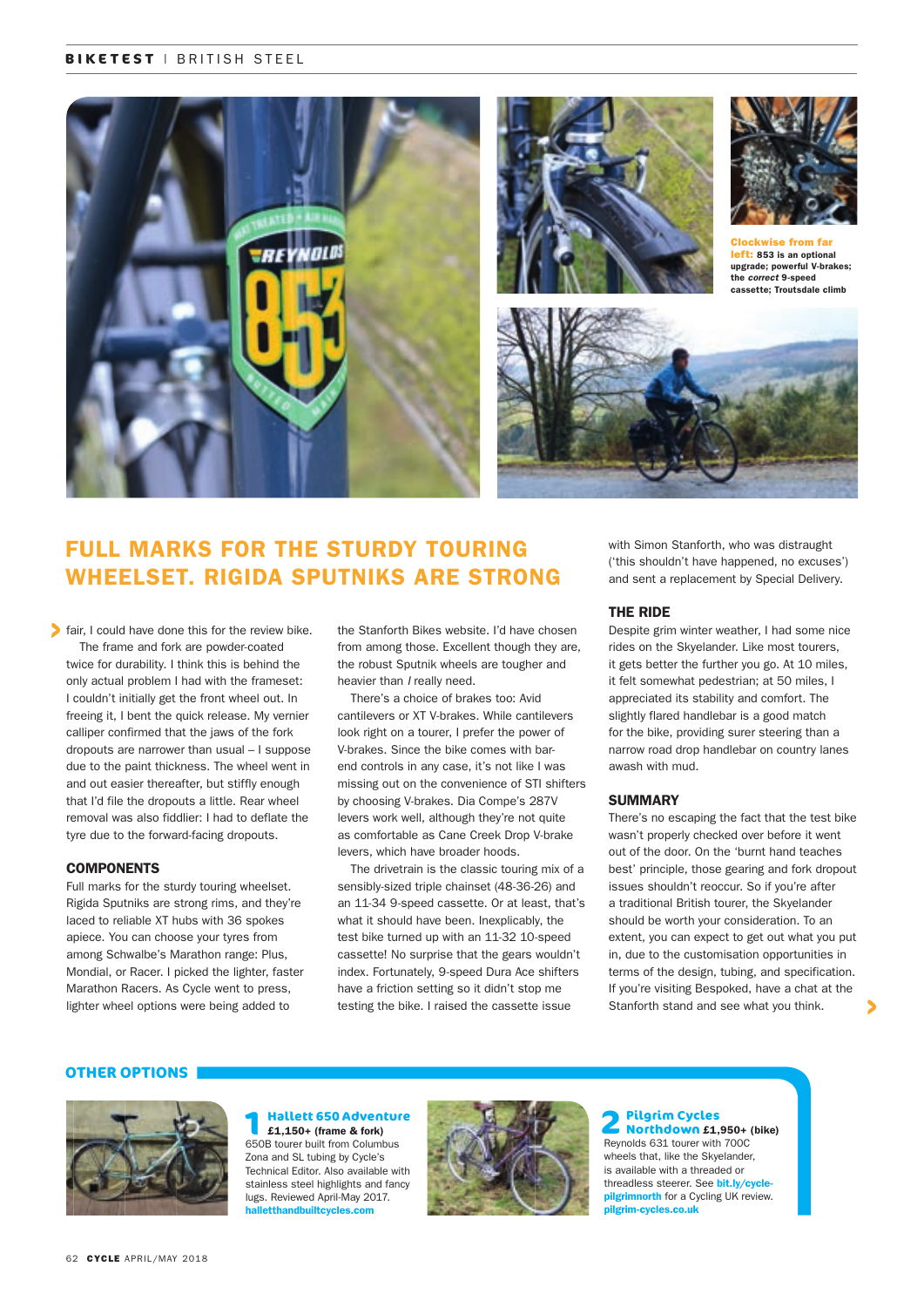

Below: Bare stainless steel tubing looks good and is durable too



#### **Adventure bike**

## SVEN CYCLES PATHFINDER 2×11

VEN CYCLES IS based in Weymouth, where founder Darron Coppin has been building bikes for customers since 2012. Sven bikes have won a clutch of awards at Bespoked, some of them from me. One was for the Pathfinder. While it's styled more like a gravel bike than a tourer, and will perform that role well, it will also take pannier racks and front and rear, not just frame bags.

#### FRAME & FORK

The frame and fork are TIG-welded from Reynolds 921 stainless steel, which looks lovely. It's practical too, because you can buff away scratches or surface rust with emery cloth. Yes, rust: Reynolds 921 is much more corrosion resistant than other steels but it isn't as weatherproof as, say, titanium. As the British Stainless Steel Association notes: 'it's stain-*less* not stain-impossible'. While I cared for the bike like I'd care for any other, there were some small orange marks in places.

The Pathfinder is available in four standard sizes, of which the medium was a perfect fit for me. (If you want bespoke sizing, that's £100 extra.) The sloping top tube gives good standover clearance, which is handy off-road. The head tube extends above the top tube, which puts the handlebar a little higher and, incidentally, makes top tube bags fit better.

Screw-through axles are used front and rear: 100×12mm up front, 142×12mm at

the rear. I like these on a disc-braked bike. There's less flex than with a quick release, so the rotors are less likely to rub the brake pads when you ride out of the saddle. The wheels can't accidentally eject either. The front dropouts are neatly cowled, while the rear ones are supremely versatile. They're Paragon Machine Works PolyDrop dropouts, which can be exchanged for different ones to suit different hubs – such as a Rohloff Speedhub or a 135×10mm quick release. Moreover, the drive-side can be split, so the frame is beltdrive compatible too.

Frame and fork are well supplied with fittings, the only obvious things missing being a hole in the fork crown and an extra pair of eyelets at the dropouts to make a front mudguard fit more easily. (As it is, you'd need a fork bung.) You can have any extra fittings you want, however. These can be added to the finished frame without spoiling its appearance if you change your mind later, as there's no paint or lacquer to replace.

Compared to most gravel bikes, the Pathfinder's clearances are huge. It's designed to run 650B tyres up to 2.2in front and rear, and evidently newer builds will take tyres up to 2.4in. You might run something even bigger in the unicrown fork – 2.6 or maybe 2.8 – but Darron doesn't recommend it as he considers it a different bike then.

I'm in two minds about the internal cable

#### **Tech Spec**



#### **SVEN CYCLES PATHFINDER 2**×**11**

PRICE: £4,200 (frame & fork from £1,700)

SIZES: S, M, L, XL (M tested) WEIGHT: 11.2kg (inc pedals) FRAME & FORK: Reynolds 921 stainless steel frame with 142×12mm Paragon PolyDrop dropouts and fittings for rack, mudguard, two bottles. Reynolds 921 unicrown fork with 100×12mm axle and fittings for front rack

WHEELS: 54-584 Schwalbe G-One Bite tyres, DT rims, 32 ×3 spokes, Hope Pro4 hubs

TRANSMISSION: no pedals (Shimano M520 used), 170mm White Industries R30 chainset, 46-30 White Industries chainrings, White Industries external bottom bracket, Sram PC1170 chain, Sram 11-32 11-speed cassette. Sram Force 22 mechanical shifters and derailleurs. 22 ratios, 26-114in. BRAKING: Sram Force 22 levers, TRP Spyre cable discs with 160mm rotors **RING & SEATING: Cork tape.** 460×31.8mm Salsa Cowchipper handlebar, 90mmx10° Thomson Elite stem, Hope headset. Selle Italia Flite Titanium saddle, 27.2×330mm Thomson Elite layback seatpost EQUIPMENT: two bottle cages svencycles.com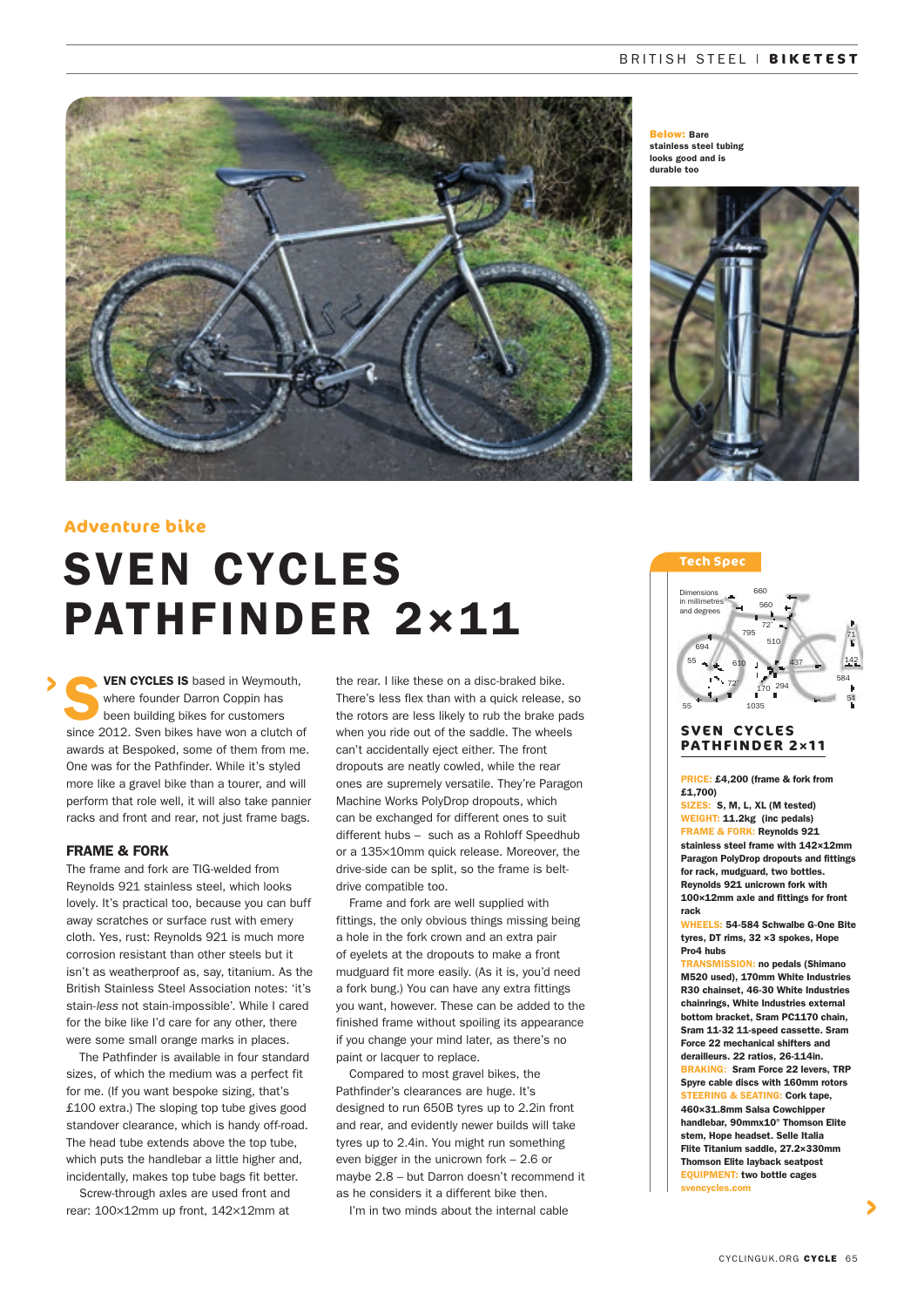#### **BIKETEST** | BRITISH STEEL



## THE PATHFINDER RIDES BETTER OFF-ROAD THAN ANY GRAVEL BIKE I'VE TRIED

routing. It's neat, especially with such shiny tubing, but inevitably complicates cable outer replacement.

#### **COMPONENTS**

650B wheels allow the use of wide tyres without eating into toe room or adding much weight. While I wouldn't mind trying a similar style bike with 29er tyres, the arguments for smaller wheels are equally valid here. They outshine 700C wheels with narrower tyres, and the overall wheel diameter is comparable.

The Schwalbe G-One Bite tyres and DT rims are tubeless compatible, an upgrade well worth making. Running the tyres at around 30psi was great for grip and comfort offroad – right up until the inevitable pinch-flat, suffered while winding up the pace over the rocky bridleway of Worm Sike Rigg.

Gearing is largely from Sram's Force 22 groupset, with mechanical double-tap shifters. The chainset is a versatile White Industries R30 with 46-30 chainrings. You can fit rings from 24-38 teeth in the inner position and

from 38-52 in the outer because it has a variable bolt circle diameter. Clever! I'd have been happier, however, with a single ring sized somewhere between the two, which is just what the cheaper Pathfinder 1×11 has.

The brakes are TRP Spyres. They offer smoother modulation than the single-piston Avid BB7s I'd normally choose, with no discernible difference in stopping power. Whether they'll be as robust and easy to live with as BB7s remains to be seen. Since the rear brake is mounted on the chainstay and points upwards, water might get into the cable housing. I had a rear brake like that freeze solid this winter, though this one was okay.

#### THE RIDE

The Pathfinder rides better off-road than any gravel bike I've tried so far: it's more comfortable and more controlled. That's largely down to the tyres, 54mm tyres at 30psi being simply better than higher pressure 35-40mm tyres – not just on rocky bridleways but on forest fireroads and gravel tracks too. The G-One tyres also roll better than you'd expect on tarmac, although if you were doing a lot of road riding on this bike, a different (or second) set of tyres would be worthwhile. Have a look at the Compass Switchback Hill, which Sven Cycles stocks.

Similar to the Sonder Camino (tested Dec 17-Jan 18), the Pathfinder's riding position is relatively relaxed, thanks to a reach that's not too stretched and a wide, flared handlebar with a shallow forward sweep. You don't have too much weight on your hands, and you can get down on the drops without worrying you'll ride nose heavy into bumps, ruts and drops. (It was the rear tyre I pinched.)

#### **SUMMARY**

This is one of the few drop-bar bikes I've really enjoyed riding off-road; most have felt like some kind of punishment. I'd load the Pathfinder fairly lightly if I were bikepacking to avoid losing its sense of elan. Yet it could easily do double-duty as a loaded tourer on either tarmac or dirt roads. With the right tyres, it could be a fine road-plus bike too. This versatility, which all gravel bikes claim but don't all deliver, goes some way to justifying the suck-your-teeth price. The 1×11 version is £1,000 cheaper, mind you…

#### **OTHER OPTIONS**



#### 66 CYCLE APRIL/MAY 2018

#### **1Enigma Escape**<br> **1E3,999 (bike)** Made-in-the-UK titanium adventure bike with a carbon fork, hydraulic discs, and through-axles. Clearance for tyres up to 700×42C or 650×50B. enigmabikes.com



#### **2 Ironbridge 1851**

£1,850 (frame & fork) Reynolds 853 gravel bike that won a Bespoked 2017 award. Choice of 853 or carbon fork. The seatstay bridge is a work of art. ironbridge-bicycles.co.ul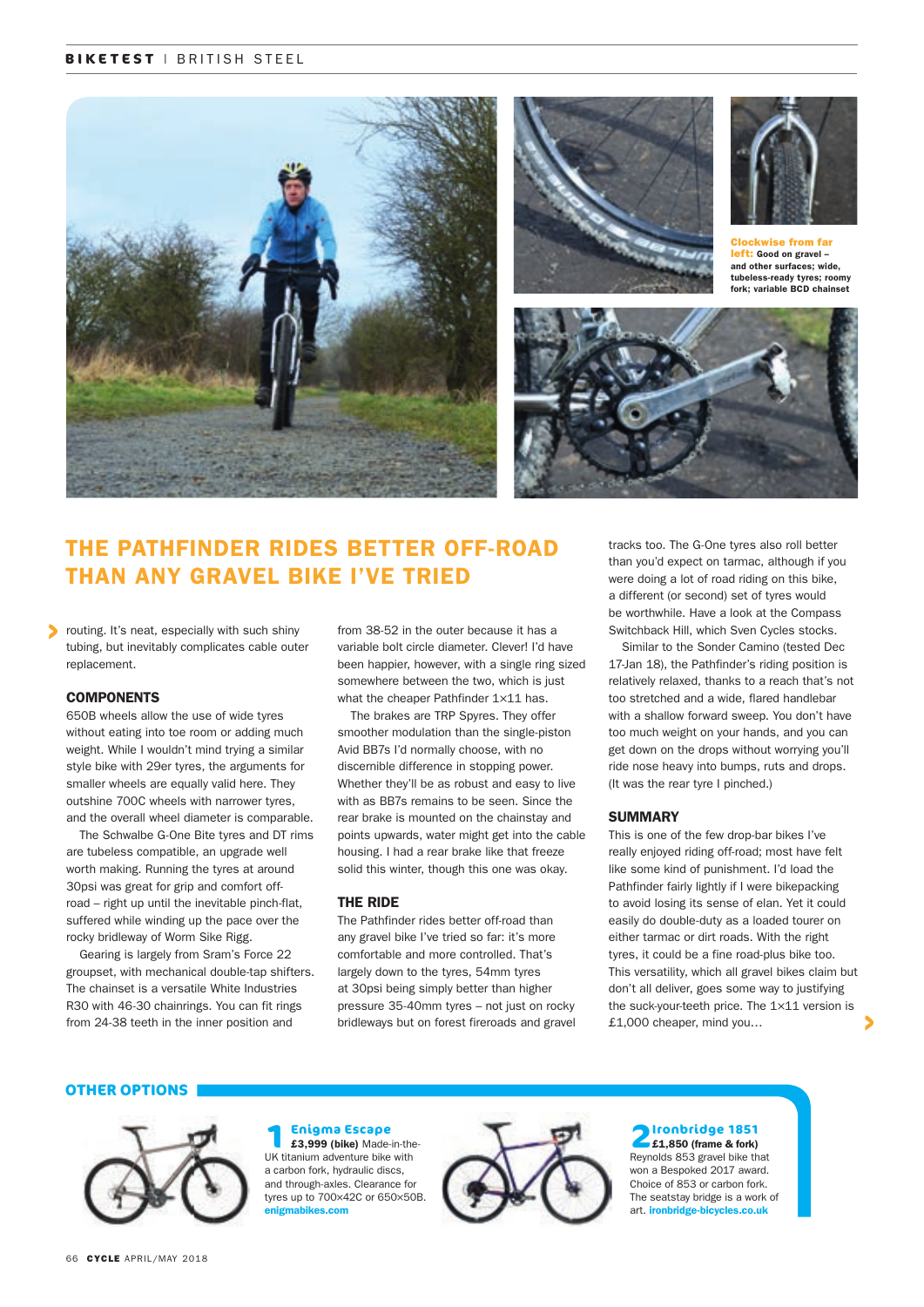

**Below: With the** right headset, almost any threadless steerer will fit



## SHAND BAHOOKIE **Mountain bike**

TEVEN SHAND HAS been building steel bikes in Scotland since 2003, with a focus more recently on 'all-road' bikes and adventure mountain bikes. The Bahookie is Shand's do-it-all 29er hardtail. It's a bike I considered for the '1 bike only' feature (Oct-Nov 17), and which the Adventure Syndicate's Lee Craigie uses for just that (Dec 17-Jan 18). It'll take luggage, different forks, different wheels, different gearing… There's even a drop-bar version, although that uses a different frame. I chose a flat-bar Bahookie with 650B+ wheels and a suspension fork.

#### FRAME & FORK

The Bahookie is TIG-welded from customdrawn Columbus Niobium tubing from Italy (so this article's 'British steel' headline doesn't entirely work). There are fittings for three bottle cages, a rear rack, and a 'stealth' dropper seatpost. The latter's cable would run up inside the seat tube, while the gear cable and brake hoses are all external and thus easily accessible. The seat tube is 30.9mm, a common size for droppers. It's fitted with a shim for the 27.2mm rigid seatpost supplied, a narrower post being a bit more forgiving.

The bottom bracket is a 73mm pressfit shell. Not being a fan of press-fits, I requested the optional (£105) eccentric bottom bracket. This has an additional benefit: it provides a way to tension the chain if you want to switch between geared and singlespeed usage. The dropouts are PolyDrop ones like the Sven Pathfinder's

and the advantages are the same: you're not locked into one axle standard; and the frame will split, so you can use a belt drive. (Beltdrive singlespeed and belt-drive Rohloff are off-the-peg Bahookie options.)

Up front, a straight 44mm head tube looks better on a steel frame than a tapered one yet still accommodates modern suspension forks. Here the fork is a Rockshox Reba RL with Boost (110mm) axle spacing and 120mm of air-sprung travel. It's not as plush or as tuneable as the out-of-production Manitou Magnum Pro on my own plus-size hardtail, but you can upgrade its fork crown compression lockout to handlebar control, which is much more convenient if you regularly find yourself standing up to pedal on climbs.

The Bahookie is available in four standard sizes, small to extra-large. If you need something different, custom sizing is £200 extra. The medium was a good fit for me. The 120mm Reba felt fairly tall, since I normally ride a shorter suspension fork or a rigid one, so I flipped the stem over to reduce the handlebar height. As with any telescopic suspension fork, the height, head angle, and trail will vary through its travel.

#### **COMPONENTS**

It costs £75 extra to have tubeless 650B+ wheels instead of 29er wheels with tubes. It's worth it for the comfort improvement alone. Softer, three-inch tyres take the edge off bumps and vibration, making a hardtail a viable alternative to a full-suspension bike

#### **Tech Spec**



#### **SHAND BAHOOKIE**

PRICE: £3,250 as tested (frame only £1,295)

SIZES: S, M, L, XL, custom (M tested) WEIGHT: 13kg (inc pedals) FRAME & FORK: TIG-welded Columbus Niobium steel frame with 148×12mm Paragon PolyDrop dropouts and fittings for three bottles, stealth dropper seatpost, rear rack. Rockshox Reba RL Boost (15×110mm) 120mm travel suspension fork

WHEELS: 75-584 Schwalbe Nobby Nic (front) and Rocket Ron (rear) tyres, set up tubeless, on Halo Vapour 50 wheels with 32 ×3 spokes

**N:** no pedals (Shimano M520 used), 170mm Shimano XT M8000 chainset with 30T narrow-wide ring, Shand eccentric bottom bracket, Shimano HG701 chain, Shimano XT M8000 11-speed 11-42 cassette. Shimano XT M8000 shifter and rear

derailleur. 11 ratios, 20-78in BRAKING: Shimano XT M8000

#### hydraulic disc with 160mm Ice Tech rotors

STEERING & SEATING: ESI grips, 720mm×8° USE Ultimate Rip handlebar, 70mm×7° Shand stem, Hope headset. Shand saddle, 27.2×350mm Shand seatpost with 30.9mm shim EQUIPMENT: none

shandcycles *\*Unsagged – steeper in use.*